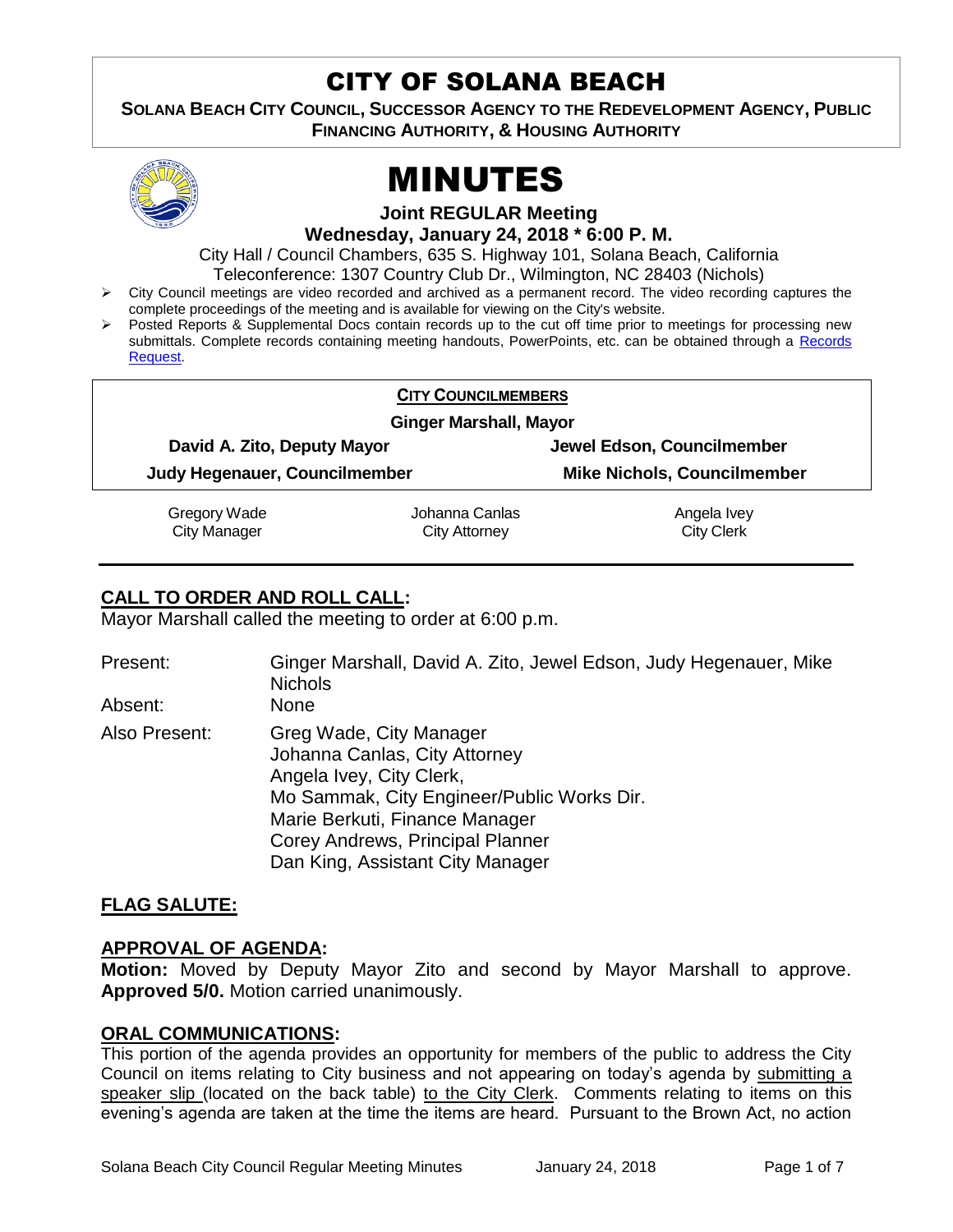shall be taken by the City Council on public comment items. Council may refer items to the City Manager for placement on a future agenda. The maximum time allotted for each presentation is THREE MINUTES (SBMC 2.04.190). Please be aware of the timer light on the Council Dais.

Judy Strang spoke about the Del Mar Fairgrounds' considering a marijuana event and asked Council to send a letter opposing it.

Peggy Walker spoke about the Del Mar Fairgrounds as a public state property did not command 'pot' events and asked Council to oppose it.

Kelsey Holohan asked about the story poles on Dalia St. and Highway 101 and requested an update on the project.

#### **COUNCIL COMMUNITY ANNOUNCEMENTS / COMMENTARY:**

*An opportunity for City Council to make brief announcements or report on their activities. These items are not agendized for official City business with no action or substantive discussion.* 

#### **A. CONSENT CALENDAR:** (Action Items) (A.1. - A.6.)

Items listed on the Consent Calendar are to be acted in a single action of the City Council unless pulled for discussion. Any member of the public may address the City Council on an item of concern by submitting to the City Clerk a speaker slip (located on the back table) before the Consent Calendar is addressed. Those items removed from the Consent Calendar by a member of the Council will be trailed to the end of the agenda, while Consent Calendar items removed by the public will be discussed immediately after approval of the Consent Calendar.

#### **A.1. Register Of Demands.** (File 0300-30)

Recommendation: That the City Council

1. Ratify the list of demands for December 23, 2017 through January 5, 2018.

#### [Item A.1. Report \(click here\)](https://solanabeach.govoffice3.com/vertical/Sites/%7B840804C2-F869-4904-9AE3-720581350CE7%7D/uploads/Item_A.1._Report_(click_here)_-_1-24-18.PDF)

*Posted Reports & Supplemental Docs contain records up to the cut off time, prior to the start of the meeting, for processing new submittals. The final official record containing handouts, PowerPoints, etc. can be obtained through a Records Request to the City Clerk's Office.* **Motion:** Moved by Deputy Mayor Zito and second by Councilmember Edson to approve. **Approved 5/0.** Motion carried unanimously.

#### **A.2. General Fund Adopted Budget for Fiscal Year 2017-2018 Changes.** (File 0330-30)

Recommendation: That the City Council

1. Receive the report listing changes made to the Fiscal Year 2017-2018 General Fund Adopted Budget.

#### [Item A.2. Report \(click here\)](https://solanabeach.govoffice3.com/vertical/Sites/%7B840804C2-F869-4904-9AE3-720581350CE7%7D/uploads/Item_A.2._Report_(click_here)_-_1-24-18.PDF)

*Posted Reports & Supplemental Docs contain records up to the cut off time, prior to the start of the meeting, for processing new submittals. The final official record containing handouts, PowerPoints, etc. can be obtained through a Records Request to the City Clerk's Office.* **Motion:** Moved by Deputy Mayor Zito and second by Councilmember Edson to approve. **Approved 5/0.** Motion carried unanimously.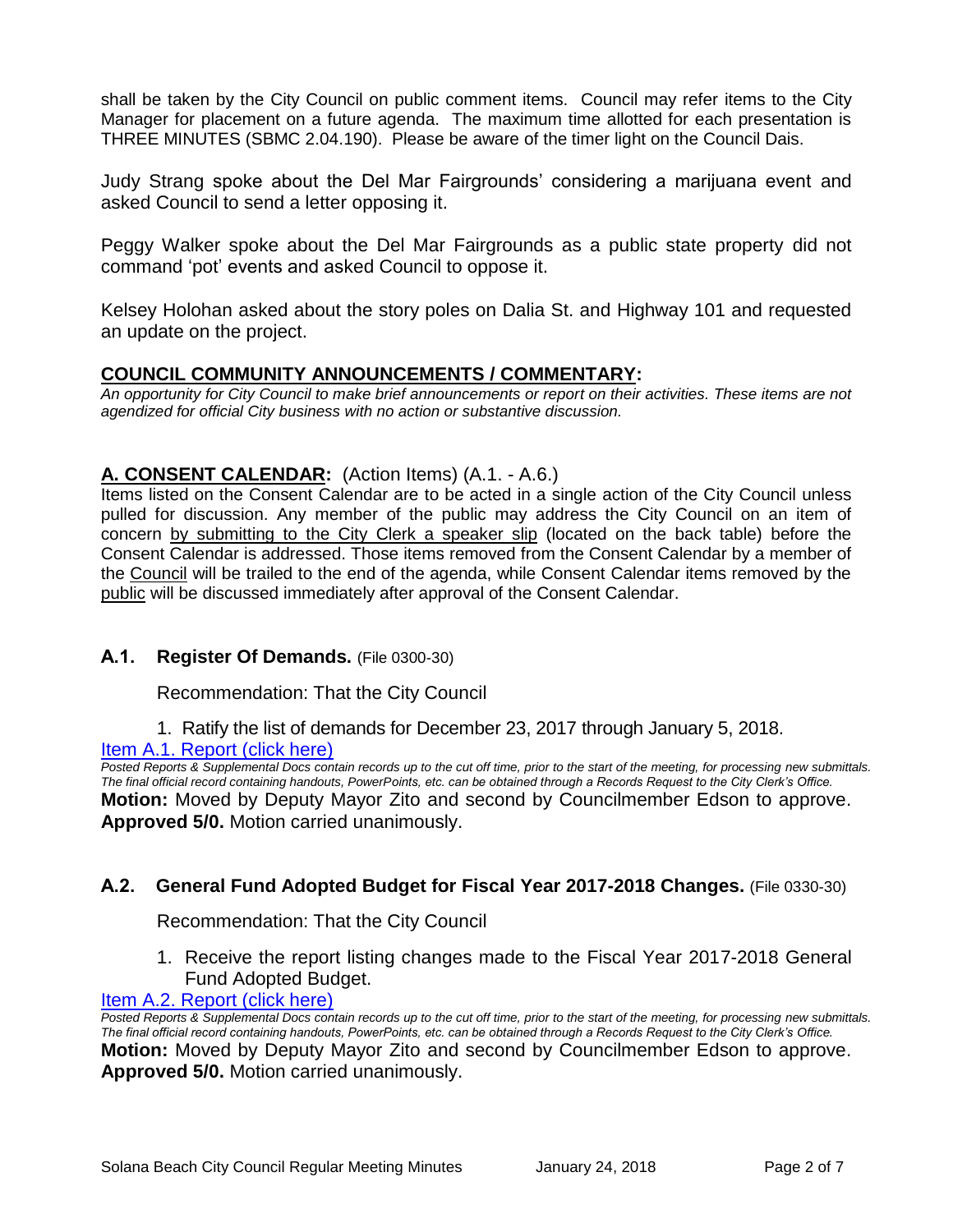#### **A.3. Enhancement to the Junior Lifeguard Program by Adding an Elite Junior Lifeguard Session.** (File 0270-30)

Recommendation: That the City Council

1. Adopt **Resolution 2018-010** to add the Elite Junior Lifeguard sessions to the Junior Lifeguard program.

#### [Item A.3. Report \(click here\)](https://solanabeach.govoffice3.com/vertical/Sites/%7B840804C2-F869-4904-9AE3-720581350CE7%7D/uploads/Item_A.3._Report_(click_here)_-_1-24-18.PDF)

*Posted Reports & Supplemental Docs contain records up to the cut off time, prior to the start of the meeting, for processing new submittals. The final official record containing handouts, PowerPoints, etc. can be obtained through a Records Request to the City Clerk's Office.* **Motion:** Moved by Deputy Mayor Zito and second by Councilmember Edson to approve. **Approved 5/0.** Motion carried unanimously.

#### **A.4. Destruction of Obsolete Records.** (File 0170-50)

Recommendation: That the City Council

1. Adopt **Resolution 2018-006** authorizing the destruction of officially obsolete records.

#### [Item A.4. Report \(click here\)](https://solanabeach.govoffice3.com/vertical/Sites/%7B840804C2-F869-4904-9AE3-720581350CE7%7D/uploads/Item_A.4._Report_(click_here)_-_1-24-18.PDF)

*Posted Reports & Supplemental Docs contain records up to the cut off time, prior to the start of the meeting, for processing new submittals. The final official record containing handouts, PowerPoints, etc. can be obtained through a Records Request to the City Clerk's Office.* **Motion:** Moved by Deputy Mayor Zito and second by Councilmember Edson to approve. **Approved 5/0.** Motion carried unanimously.

Item pulled by the public for discussion.

**A.6. Consideration of Opposition of New Offshore Oil and Gas Drilling.** (File 0480-60)

Recommendation: That the City Council

1. Approve **Resolution 2018-007** opposing any new offshore oil drilling and to support any legislation that opposes this proposed plan by the federal administration.

[Item A.6. Report \(click here\)](https://solanabeach.govoffice3.com/vertical/Sites/%7B840804C2-F869-4904-9AE3-720581350CE7%7D/uploads/Item_A.6._Report_(click_here)_-_1-24-18.PDF)

[A.6. Supplemental Documents \(1-24-18 updated 4:10pm\) -](https://solanabeach.govoffice3.com/vertical/Sites/%7B840804C2-F869-4904-9AE3-720581350CE7%7D/uploads/A.6._Supplemental_Documents_(1-24-18_updated_500pm)_-_R.pdf) R

*Posted Reports & Supplemental Docs contain records up to the cut off time, prior to the start of the meeting, for processing new submittals. The final official record containing handouts, PowerPoints, etc. can be obtained through a Records Request to the City Clerk's Office.*

Greg Wade, City Manager, introduced the item.

Lori Mendez spoke of her support for theitem.

Neils Lund said he was from the Solana Beach Eco Rotary Club for environmental sustainability and supported the ban.

Torgen Johnson spoke of his support for the ban and that only the public speaks up about disastrous decisions to demand accountability.

Glen Vickory spoke of his support.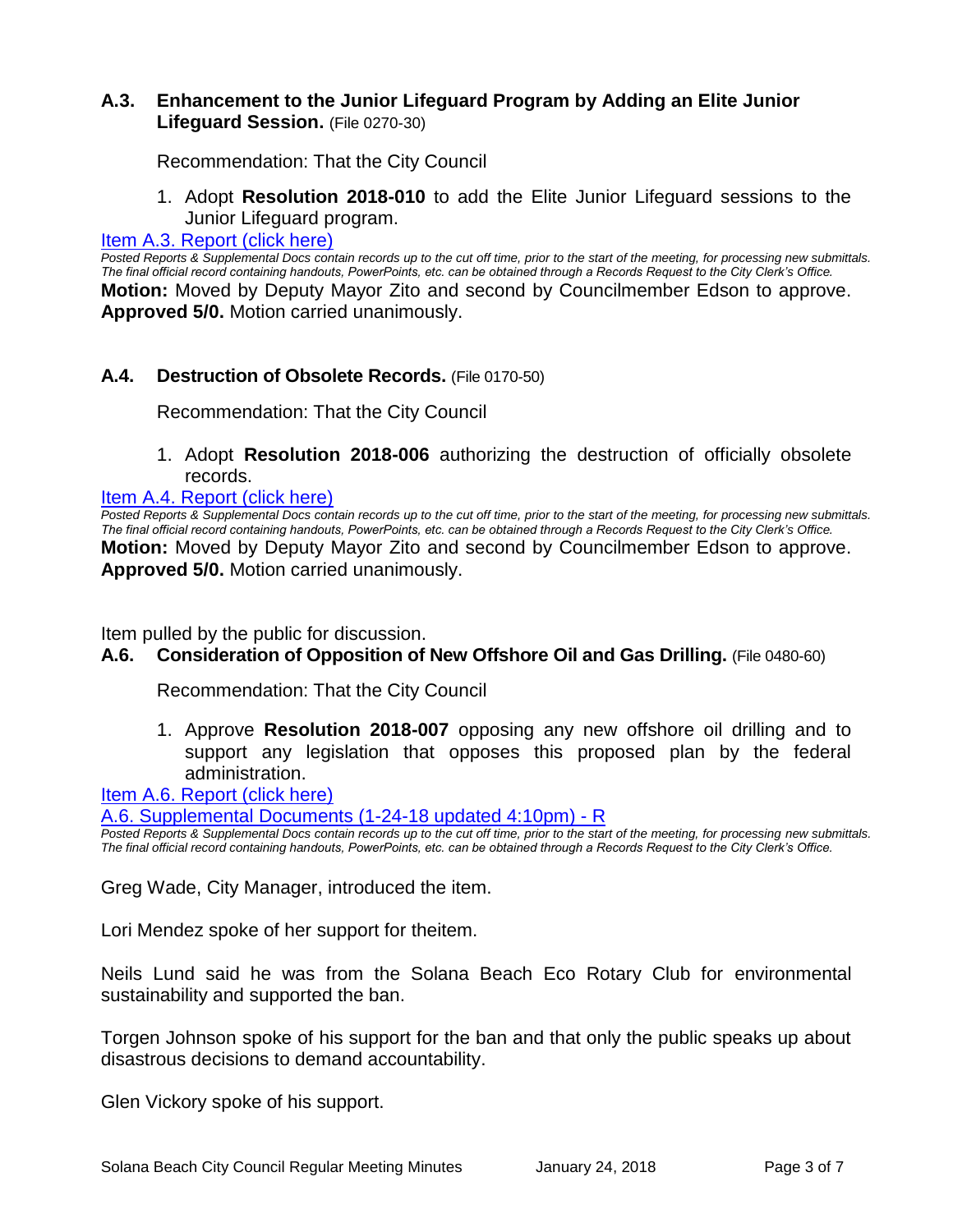Ira Opper spoke of his support and a reminder of an oil spill in Santa Barbra and how long it took to clean up.

Mayor Marshall stated that she would not be taking a position on the item.

**Motion:** Moved by Deputy Mayor Zito and second by Councilmember Edson to approve. **Approved 4/0/1 (Abstain: Marshall).** Motion carried.

**C. STAFF REPORTS**: (C.1. - C.2.)

*Submit speaker slips to the City Clerk.*

#### **C.1. 2018 Annual Citizen Commission Appointments.** (File 0120-06)

Recommendation: That the City Council

1. Appoint two (2) members to the **Budget and Finance** Commission nominated/appointed by *individual* Councilmembers Marshall and Nichols for two-year terms.

**Motion:** Moved by Deputy Mayor Zito and second by Councilmember Edson to appoint Sharon Gross (by Nichols) and Judy Hamilton (by Marshall). **Approved 5/0.** Motion carried unanimously.

2. Appoint five (5) members to the **Climate Action** Commission

nominated/appointed by *Council-at-large for the following positions*:

Jeff Martin spoke and expressed interest in serving on the Climate Action Commission.

- a. Three (3) *Resident* appointments:
	- Three (3) vacancies for two years terms.
- b. One (1) *Professional* appointment for member of the environmental and/or scientific community (*resident or non-resident*):
	- One (1) position for a two-year term.
- c. One (1) *Councilmember* appointment OR resident or professional, as determined by Council for a two-year term.

**Motion:** Moved by Deputy Mayor Zito and second by Mayor Marshall to appoint Mary Yang, Jonathan Goodmacher, and Heidi Dewar (a. residents), Jeff Martin b. professional or resident), and Sarah Richmond (c. professional). **Approved 5/0.** Motion carried unanimously.

3. Appoint three (3) members to the **Parks and Recreation** Commission nominated/appointed by *Council-at-large* for two-year terms.

**Motion:** Moved by Mayor Marshall and second by Deputy Mayor Zito to appoint Jolene Koester, Linda Swindell, and Tracy Richmond. **Approved 5/0.** Motion carried unanimously.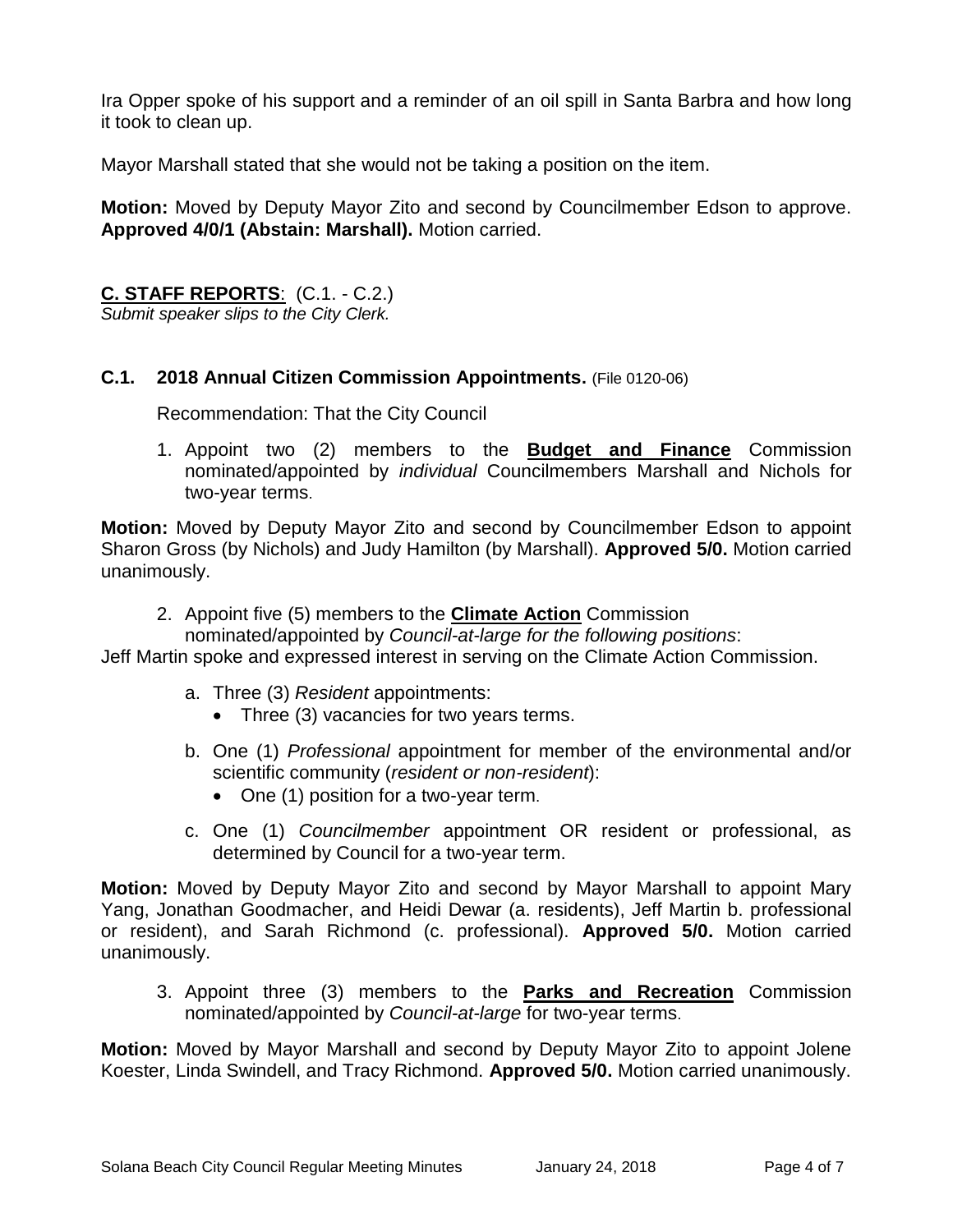4. Appoint four (4) members to the **Public Arts** Commission nominated/appointed by *Council-at-large* for a two-year term.

**Motion:** Moved by Mayor Marshall and second by Deputy Mayor Zito to appoint Sharon Klein, Brad Auerbach, and Nancy Pfeiffer. **Approved 5/0.** Motion carried unanimously.

- 5. Appoint four (4) members to the **View Assessment** Commission:
	- a. Two (2) nominated/appointed by *individual* Councilmembers Marshall and Zito, for two-year terms.
	- b. Two (2) nominated/appointed by Council-at-large for two-year terms.

**Motion:** Moved by Deputy Mayor Zito and second by Mayor Marshall to appoint Gary Garber (by Marshall), Molly Fleming (by Zito), Paul Bishop, and Pat Coad. **Approved 5/0.** Motion carried unanimously.

#### Item [C.1. Report \(click here\)](https://solanabeach.govoffice3.com/vertical/Sites/%7B840804C2-F869-4904-9AE3-720581350CE7%7D/uploads/Item_C.1._Report_(click_here)_-_1-24-18.PDF)

*Posted Reports & Supplemental Docs contain records up to the cut off time, prior to the start of the meeting, for processing new submittals. The final official record containing handouts, PowerPoints, etc. can be obtained through a Records Request to the City Clerk's Office.*

#### **C.2. Public Comments on Fire Station Art and Landscape Project.** (File 0910-42)

Recommendation: That the City Council

- 1. Consider the responses and comments received during the 45-day public comment period, receive additional input from the public, provide additional direction as needed and consider adoption of **Resolution 2018-005** which would:
	- a) Approve the "Fire Wall" proposal for the art and landscape project at the Fire Station.
	- b) Authorize the City Manager to negotiate a contract with Betsy Schulz and VDLA for the construction of the Fire Station Art and Landscape Project.

[Item C.2. Report \(click here\)](https://solanabeach.govoffice3.com/vertical/Sites/%7B840804C2-F869-4904-9AE3-720581350CE7%7D/uploads/Item_C.2._Report_(click_here)_-_1-24-18_-_R.pdf)

*Posted Reports & Supplemental Docs contain records up to the cut off time, prior to the start of the meeting, for processing new submittals. The final official record containing handouts, PowerPoints, etc. can be obtained through a Records Request to the City Clerk's Office.*

Greg Wade, City Manager, introduced the item

Dan King, Assistant City Manager, presented a PowerPoint (on file).

Council, Staff, and Consultants discussed minor grading proposed with no additional soil, use of a treated wire for the light to match the appearance of the rest of the project, the Public Arts Commission review and input, and maintenance.

Mary Jane Boyd said that she liked the proposed piece with the fire wall concept, colored glass and internal lighting, wondered what maintenance would be needed to keep it clean over time, that is was pedestrian oriented and required extended attention but could create a safety distraction for drivers heading west on Lomas Santa Fe, and that the funds should go directly to the art piece rather than landscaping which could come from another budget.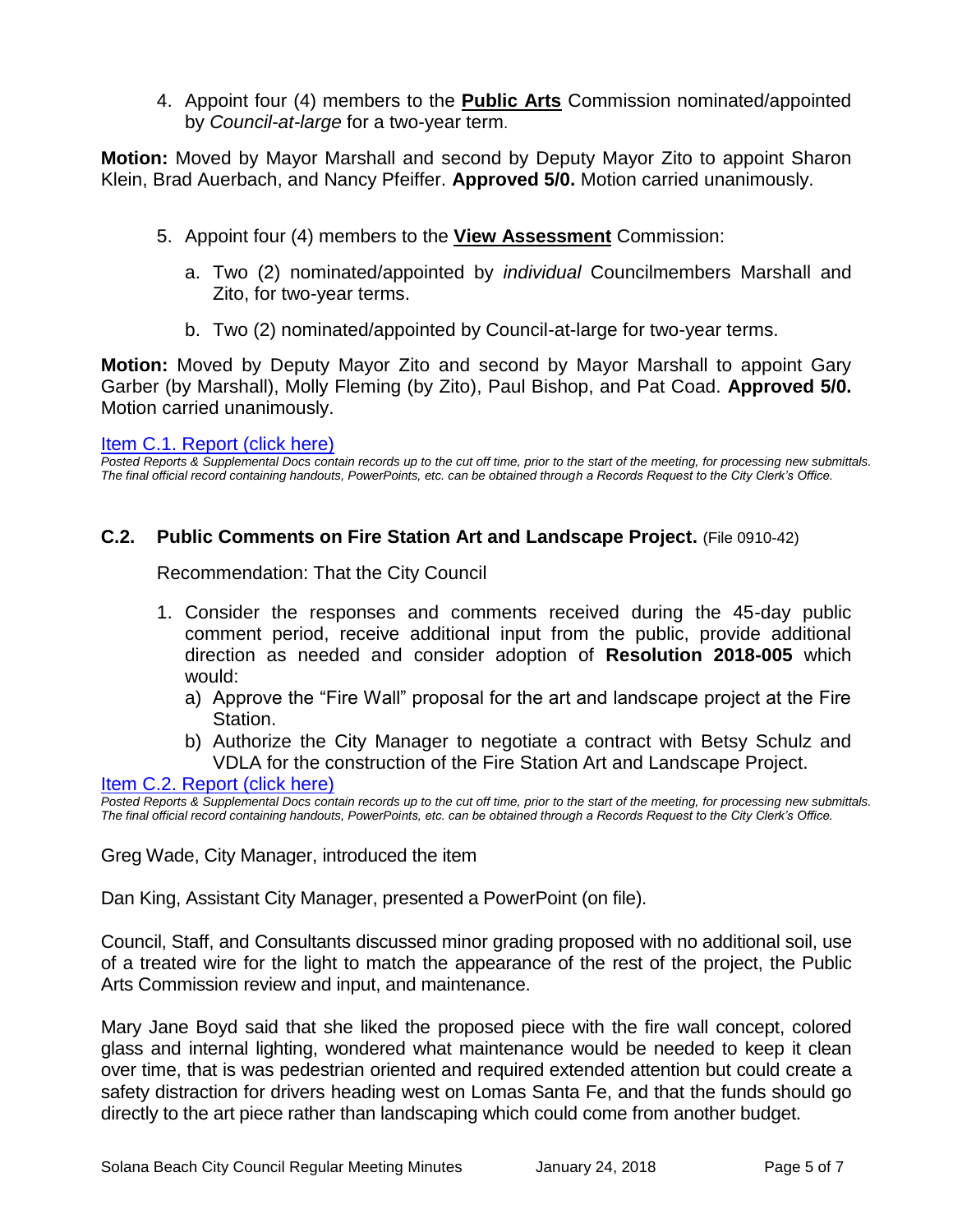Cindy Neptune said that she was the co-Chair of the Public Arts Commission and had admiration for Betsy Schultz's work, that she did not feel this was the best piece for this site, that she was one of two people that voted against this project, the site already had two rectangular objects, utility boxes, that the internal lighting 24/7 could pose problem with an electronic malfunction, that maintenance should be addressed, that the openness would easily attract debris from pine needles and dirt from the street, and that she contacted artists out of the area and asked why they did not submit a proposal and they replied that it was due to the budget and the combination of the landscape and art.

Naomi Nussbaum said that she was involved in the Public Art Commission when it was initially established and proud of the program, that she adored Betsy's work, found the Request for Proposal (RFP) confusing, that she was told that the collaboration with landscape was not necessarily required, that sculptures should be dynamic and welcoming and resonate with this fire station, that she submitted a piece on behalf of an artist and was rejected because there was no landscape component, that she liked Betsy's work and the piece but did not think it was appropriate for the area, and recommended to start over.

Irene de Watteville said she was an artist, that the proposal looked like rubies and topaz and would be beautiful at night but was not sure how it would look during the day, what it might look like when it was dusty and wet, whether the palm trees would be kept or not, that a stronger bold sculpture was ideal for this location, to increase the budget for Betsy to increase the boldness, or conduct a new RFP with an increased budget.

Nellie High said she had an art background, had served on the Public Arts Commission, that Betsy was constrained by the proposed budget, and that the RFP was not clear on what was being requested.

Betsy Schultz spoke about maintenance, that LED lights were on a ladder for access and replacement from the top, that it could be sprayed down with water from a hose that would go through it since there was mesh both sides, that pine needles would be a problem so it would recommended to move it away from a location that would not be under pine trees, and that the materials would be metal laser cut with solid glass reminiscent of water.

Council, Staff, and Consultants discussion included whether increasing the budget would trigger a new RFP, that all but one proposal included landscaping based on the budget of \$70,000, whether a mockup of the project would be helpful, that the base would be concrete and was standard colors due to the budget, to consider widening it for more presence, that an increase in budget could allow for a more 3 dimensional look, the glass represented fire, and that Council had discretion to make changes to the piece and budget.

**Motion:** Moved by Councilmember Nichols and second by Deputy Mayor Zito to approve with input and direction for modifications. **Approved 5/0.** Motion carried.

*This Item was pulled by the Council for discussion.* 

### **A.5. Consideration of Supporting Legislation to Protect Net Neutrality.** (File 0480-70)

Recommendation: That the City Council